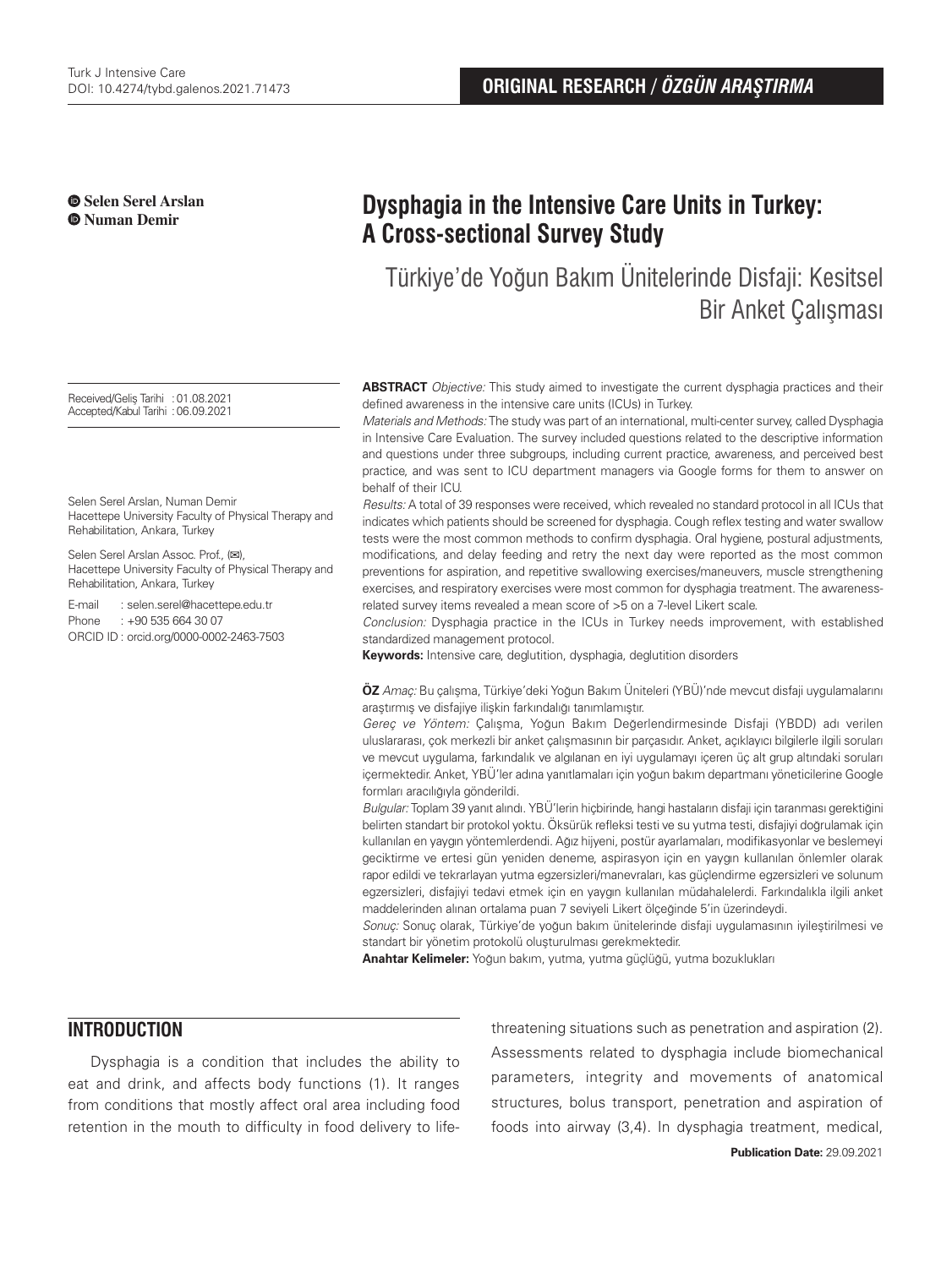surgical, rehabilitatitive and behavioral approaches are used to to teach compensation mechanisms and improve swallowing physiology (4,5).

Dysphagia occurs with symptoms including coughing during swallowing, wheezing, sputum, weight loss, and recurrent pneumonia (1). It may also affect both patient's and caregiver's quality of life. Therefore, identifying and defining swallowing disorders in the early period enables the patient to be included in the swallowing rehabilitation program in the early period and to shorten the recovery period (6-8). The early identification increases the quality of life of both patients and their families, and contributes to the reduction of health-care expenses (9). Thus, it is very important to increase the awareness of clinicians about dysphagia and to identify the presence of dysphagia in the early period.

Dysphagia can be seen between 3 to 62% in critically ill patients on the Intensice Care Units (ICUs) (10). The potential causes were reported as direct trauma caused by endotracheal and tracheostomy tubes, decreased muscular strength and laryngeal sensory function, gastroesophageal reflux, and incoordination of breathing and swallowing (11). Its clinical consequences including dysphagia complications (i.e., pneumonia, reintubation), longer hospitalization, increased healtcare costs, increased mortality are also crucial (12,13). Therefore, early identification of dysphagia in ICU patients become more important, and swallowing function should be evaluated in a timely manner in ICUs. At this point, clinicians in ICUs must have sufficient knowledge and awareness regarding dysphagia, and standardized screening protocols should be established. Despite this need, there is no standardized guidelines for ICU patients related to the management of dysphagia. To establish standardized guidelines, studies investigating national and international practices are necessary to define the needs and best practices. Therefore, this study was aimed to determine the current dysphagia practices, and define awareness regarding dysphagia in ICUs in Turkey.

### **MATERIALS AND METHODS**

The study was conducted at a university hospital. The Ethics Commission of the university approved the study protocol (Approval number = 35853172-431).

This study was conducted as a part of an international, multi-center survey study which is called Dysphagia in Intensive Care Evaluation (DICE). As Turkey local study coordinators, we received the developed survey based on available literature for forward backward translation process. The forward-backward translation process was followed to translate the survey English into Turkish language. The forward translation was performed by two bilingual Turkish physical therapists. Two Turkish translations were analyzed, and turned into a single survey with a consensus. The Turkish version was then translated into English by a native Englishspeaking language expert who also speaks Turkish for backward translation. The backward version was compared to the original survey in a meeting, and the Turkish version was completed. The backward translation was presented to the main study coordinators for their confirmation.

The survey was sent to ICU department managers via Google forms. Participants were asked to answer the survey on behalf of their ICU. If there are non-responders, a follow-up inquiry was sent two weeks interval.

The survey had questions related to descriptive information, and questions under three subgroups including current practice, awareness, and perceived best practice. The descriptive information related to the hospital and ICU was questioned. In the current practice section, screening procedures, evaluation methods, methods used to prevent aspiration/aspiration pneumonia, interventions to treat dysphagia were questioned. In awareness section, the participants were asked the relationships between and ICU, duration of intubation, ICU length of stay, hospital length of stay, physical functioning, nursing home, risk of ICUreadmission. In the perceived best practice, the need for standard protocol for screening, screening before discharge and screening for post-extubation dysphagia.

#### Statistical analysis

The statistical analysis was conducted by using the IBM-SPSS for Windows version 20. Descriptive statistics were calculated as a number/percent for qualitative data, and mean, standard deviation, minimum and maximum values for quantitative data.

### **RESULTS**

The Turkish translation of the survey did not have any linguistic problem, and the final version was presented to the DICE study coordinators, and every item was identical to the original version.

A total of 39 responses was received. Most responding centers were university hospitals (n=32, 82.1%). The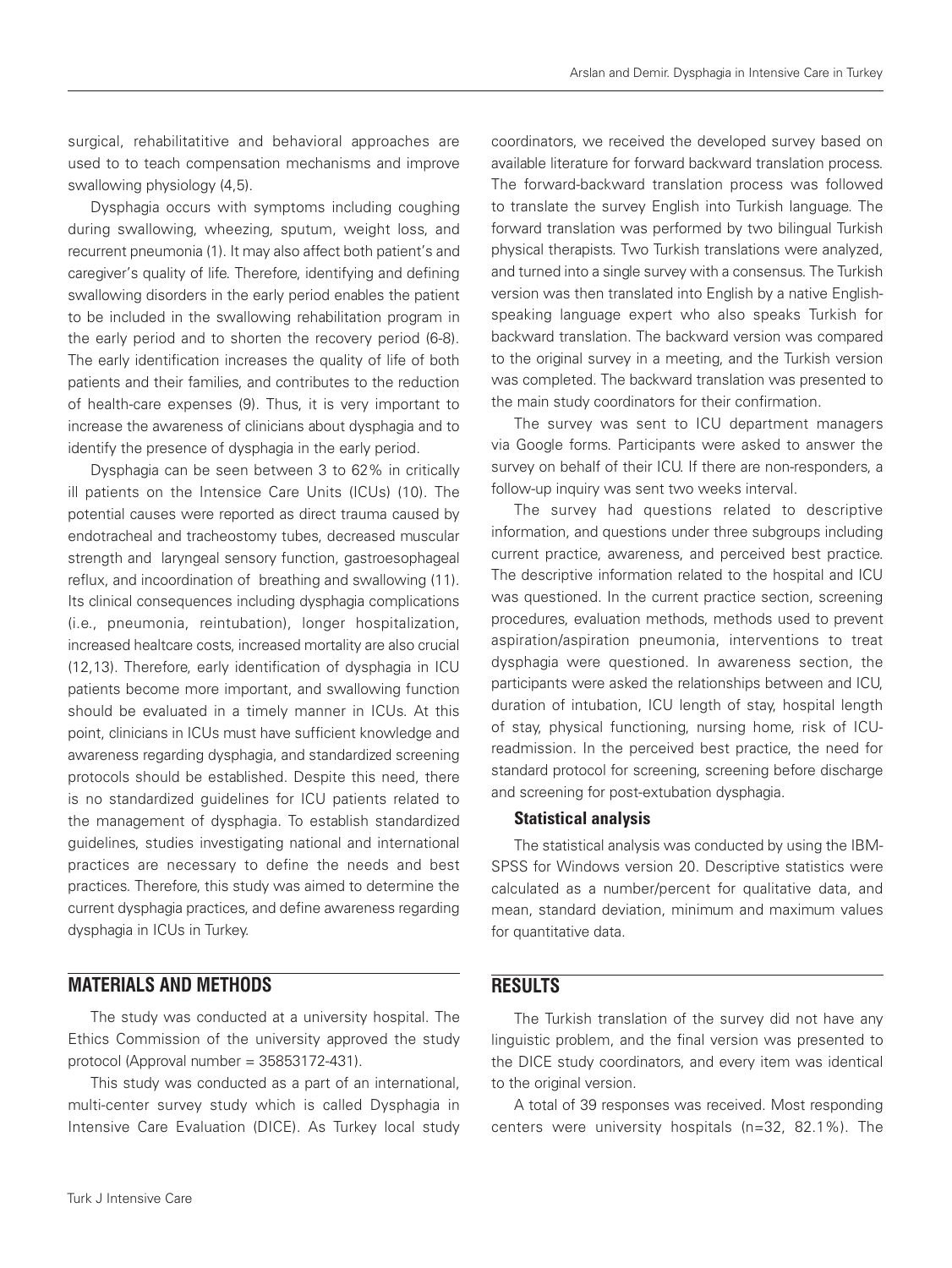descriptive information related to the hospital and ICU is presented in Table 1.

#### Current practice

Most ICUs (n=15, 38.5%) did not screen patients for dysphagia after extubation who were intubated for >48 hours, and only 7 ICUs (17.9%) screened them more than >75% of the time. Almost half of ICUs (n=14, 35.9%) did not screen tracheotomized patients for dysphagia routinely, and the other half (35.9%) screened them more than >50% of the time. None of the ICUs reported a standard protocol that

| Table 1. The descriptive information related to the hospital and<br><b>ICUs in Turkey</b> |    |      |  |  |
|-------------------------------------------------------------------------------------------|----|------|--|--|
| Hospital                                                                                  | n  | %    |  |  |
| University hospital                                                                       | 32 | 82.1 |  |  |
| <b>Educational hospital</b>                                                               | 4  | 10.2 |  |  |
| Governmental hospital                                                                     | 3  | 7.7  |  |  |
| Professions in ICU to discuss the survey                                                  |    |      |  |  |
| Intensivist                                                                               | 35 | 89.7 |  |  |
| Physical therapist                                                                        | 10 | 25.6 |  |  |
| Nurse                                                                                     | 10 | 25.6 |  |  |
| Otolaryngologist                                                                          | 5  | 12.8 |  |  |
| Physiatrist/rehabilitation physician                                                      | 4  | 10.3 |  |  |
| Speech language pathologist                                                               | 4  | 10.3 |  |  |
| Dietitian                                                                                 | 3  | 7.7  |  |  |
| Neurologist                                                                               | 3  | 7.7  |  |  |
| Internal medicine specialist                                                              | 1  | 2.6  |  |  |
| Anesthetist                                                                               | 1  | 2.6  |  |  |
| Number of beds in the hospital                                                            |    |      |  |  |
| 200                                                                                       | 5  | 12.8 |  |  |
| 200-499                                                                                   | 10 | 25.6 |  |  |
| 500-799                                                                                   | 7  | 17.9 |  |  |
| $\geq 800$                                                                                | 17 | 43.6 |  |  |
| Number of bed capacity in their ICU                                                       |    |      |  |  |
| $<$ 5                                                                                     | 1  | 2.6  |  |  |
| $5-9$                                                                                     | 6  | 15.4 |  |  |
| $10 - 14$                                                                                 | 13 | 33.3 |  |  |
| $15-19$                                                                                   | 8  | 20.5 |  |  |
| 20-49                                                                                     | 7  | 17.9 |  |  |
| $\geq 50$                                                                                 | 4  | 10.3 |  |  |
| Patient categories treated in their ICU                                                   |    |      |  |  |
| Mixed                                                                                     | 30 | 76.9 |  |  |
| Medical only                                                                              | 8  | 20.5 |  |  |
| Trauma only                                                                               | 1  | 2.6  |  |  |

indicates which patients should be screened for dysphagia. The most frequently screened patients for dysphagia after extubation were patients demonstrating signs of dysphagia (n=21, 53.8%), patients with known pre-existing neurological disorders (n=13, 33.3%), patients with tracheostomy (n=11, 28.2%) and patients with recurrent pneumonia in the ICU  $(n=10, 25.6\%)$ .

The most common methods used to confirm the presence of dysphagia were cough reflex testing (n=17, 43.6%) and water swallow test (n=16, 41.0%) for >50% of assessments. Details regarding dysphagia evaluation are shown in Table 2.

The most common preventions for aspiration or aspiration pneumonia were oral hygiene, postural adjustments, using occupational-therapy tools, dietary texture modifications, and delay feeding and retry the next day. The most common interventions to treat dysphagia were repetitive swallowing exercises/maneuvers, muscle strengthening exercises without swallowing (e.g. Shaker exercise), and respiratory exercises (e.g. expiratory muscle strength training). Details regarding dysphagia treatment are presented in Table 2.

#### Awareness

Three (7.7%) ICUs reported that dysphagia occurs in >50% of patients intubated for >48 hours, 18 (46.2%) ICUs reported that dysphagia occurs in >50% of patients intubated for >7 days, and 14 (35.9%) reported that dysphagia occurs in >50% of patients who received a tracheostomy. Table 3 indicates the details regarding dysphagia awareness.

#### Perceived best practice

The mean score for the need for standard protocol or algorithm for screening for post-extubation oropharyngeal dysphagia, the need for routine screening of all patients admitted >48 hours in the ICU for oropharyngeal dysphagia before discharge, and the need for routine screening of all patients requiring >48 hours of intubation for post-extubation oropharyngeal dysphagia were 5±3.46 (min=1, max=7).

### **DISCUSSION**

ICU related dysphagia is an important issue due its clinical consequences. Therefore, dysphagia awareness in ICUs should be increased, and standardized management guidelines should be developed. Due to this need, recently several studies were conducted to define ICU related dysphagia from different perspectives, and the necessity of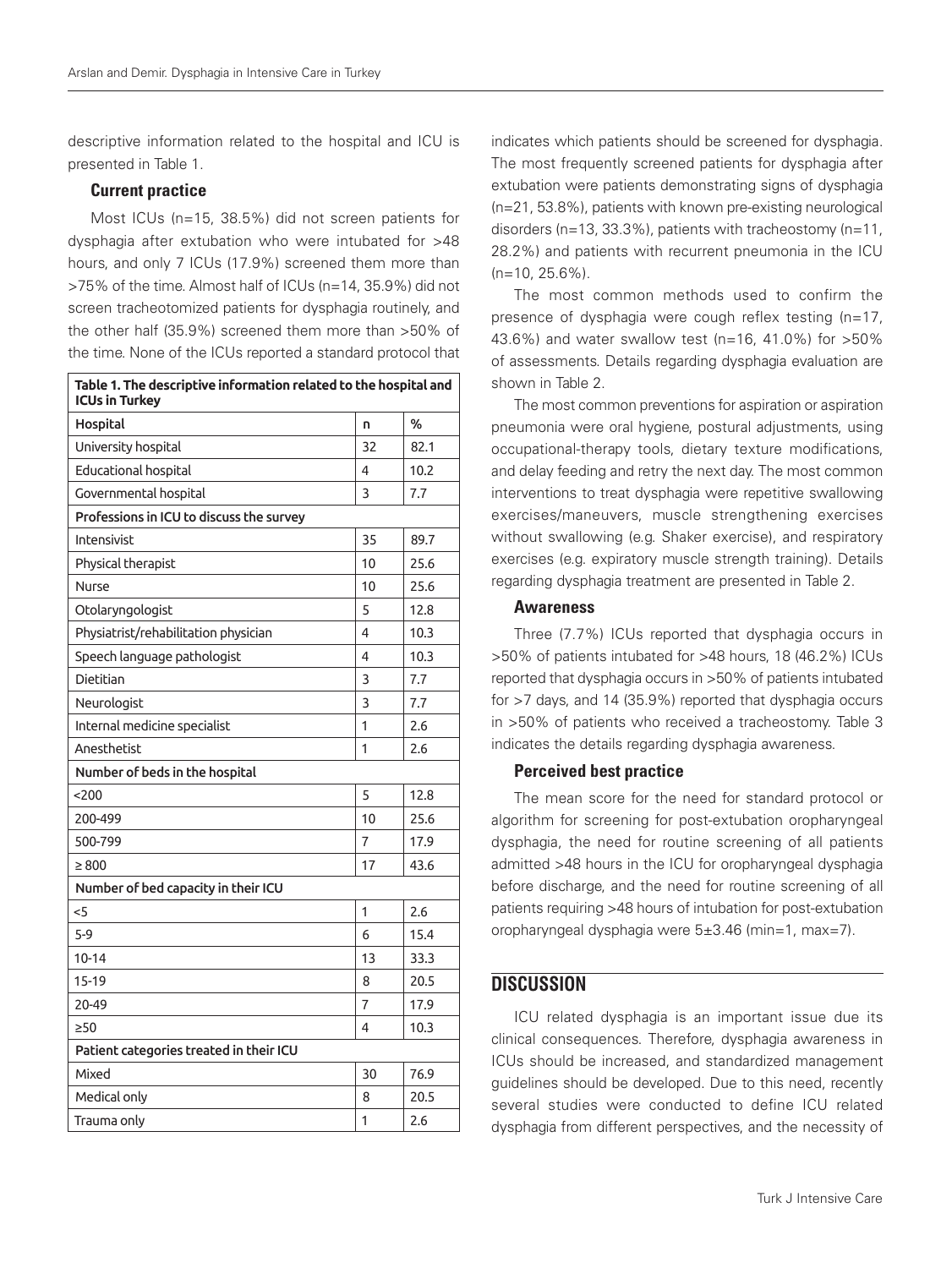studies regarding current practices has been demonstrated (14-17). There is no evidence related to dysphagia awareness and practices in Turkish ICUs. Thus, we conducted this study which is a part of international cross-sectional study to determine the current dysphagia practices, and define awareness regarding dysphagia in ICUs in Turkey.

In current practice of ICUs, screening, evaluation methods, and interventions were questioned. The most striking result was that none of the ICUs had a standard protocol that indicates which patients should be screened for dysphagia. In addition, most ICUs did not screen patients for dysphagia after extubation who were intubated for >48 hours, or almost half of them did not screen tracheotomized

| Table 2. Dysphagia management in ICUs                    |                |      |  |  |
|----------------------------------------------------------|----------------|------|--|--|
| Timing of dysphagia screening after extubation           | n              | %    |  |  |
| Never                                                    | 15             | 38.5 |  |  |
| Same day of extubation                                   | $\overline{7}$ | 17.9 |  |  |
| 24-48 hours after extubation                             | 14             | 35.9 |  |  |
| 3-7 days after extubation                                | 2              | 5.1  |  |  |
| 1-2 weeks after extubation                               | 1              | 2.6  |  |  |
| Professions to assess dysphagia in ICU                   |                |      |  |  |
| Intensivist                                              | 31             | 79.5 |  |  |
| Nurse                                                    | 25             | 64.1 |  |  |
| Physical therapist                                       | 7              | 17.9 |  |  |
| Otolaryngologist                                         | 6              | 15.4 |  |  |
| Speech language pathologist                              | 4              | 10.3 |  |  |
| Physiatrist/rehabilitation physician                     | 4              | 10.3 |  |  |
| Neurologist                                              | 3              | 7.7  |  |  |
| Internal medicine specialist                             | 1              | 2.6  |  |  |
| Professions to treat dysphagia in ICU                    |                |      |  |  |
| Nurse                                                    | 14             | 48.7 |  |  |
| Physical therapist                                       | 11             | 28.2 |  |  |
| Intensivist                                              | 9              | 23.1 |  |  |
| Speech language pathologist                              | 3              | 7.7. |  |  |
| Otolaryngologist                                         | 2              | 5.1  |  |  |
| Timing of PEG tube insertion                             |                |      |  |  |
| When dysphagia is present <7 days                        | $\overline{2}$ | 5.1  |  |  |
| When dysphagia is present 8-14 days                      | 3              | 7.7  |  |  |
| When dysphagia is present 14-21 days                     | 5              | 12.8 |  |  |
| When dysphagia is present >21 days                       | 8              | 20.5 |  |  |
| Not performed routinely, only on an individual<br>basis  | 20             | 51.3 |  |  |
| Never insert PEG for post-ext./tracheostomy<br>dysphagia | 1              | 2.6  |  |  |

patients for dysphagia routinely. In support of these results, the most frequently screened patients were patients demonstrating signs of dysphagia. However, screening should be done in the population at risk, and it was known that baseline neurologic disease, duration of invasive mechanical ventilation, extubation, having a tracheostomy tube were reported as risk factors for dysphagia in ICU settings (11,18,19). But, the current study results show that there is a gap in terms of dysphagia screening procedures

| Table 3. Awareness regarding dysphagia in ICUs                                                                             |             |         |  |  |
|----------------------------------------------------------------------------------------------------------------------------|-------------|---------|--|--|
| Prevalence on dysphagia for patients<br>intubated for >48 hours                                                            | n           | %       |  |  |
| 0                                                                                                                          | 1           | 2.6     |  |  |
| < 25%                                                                                                                      | 16          | 41.0    |  |  |
| $25 - 50%$                                                                                                                 | 19          | 48.7    |  |  |
| $51 - 75%$                                                                                                                 | 2           | 5.1     |  |  |
| >75%                                                                                                                       | 1           | 2.6     |  |  |
| Prevalence on dysphagia for patients intubated for >7 days                                                                 |             |         |  |  |
| $< 25\%$                                                                                                                   | 9           | 23.1    |  |  |
| $25 - 50%$                                                                                                                 | 12          | 30.8    |  |  |
| $51 - 75%$                                                                                                                 | 14          | 35.9    |  |  |
| >75%                                                                                                                       | 4           | 10.3    |  |  |
| Prevalence on dysphagia for patients who received a<br>tracheostomy                                                        |             |         |  |  |
| $< 25\%$                                                                                                                   | 9           | 23.1    |  |  |
| $25 - 50%$                                                                                                                 | 16          | 41.0    |  |  |
| $51 - 75%$                                                                                                                 | 9           | 23.1    |  |  |
| >75%                                                                                                                       | 5           | 12.8    |  |  |
| Survey items related to awareness                                                                                          | Mean (SD)   | min-max |  |  |
| Oropharyngeal dysphagia is prevalent<br>in ICUs                                                                            | 5.07 (1.75) | $1 - 7$ |  |  |
| Oropharyngeal dysphagia is associated<br>with duration of intubation                                                       | 5.17(1.63)  | $1 - 7$ |  |  |
| Oropharyngeal dysphagia prolongs ICU<br>length of stay.                                                                    | 6.17(1.57)  | $1 - 7$ |  |  |
| Oropharyngeal dysphagia prolongs<br>hospital length of stay.                                                               | 5.58 (2.16) | $1 - 7$ |  |  |
| Oropharyngeal dysphagia contributes<br>to delay in return to independent<br>physical functioning after critical illness.   | 6.05(1.53)  | $1 - 7$ |  |  |
| Oropharyngeal dysphagia increases the<br>need for care at long-term facilities or<br>nursing homes after critical illness. | 6.02(1.49)  | $1 - 7$ |  |  |
| Patients with oropharyngeal dysphagia<br>have an increased risk of ICU-<br>readmission.                                    | 5.41 (1.94) | $1 - 7$ |  |  |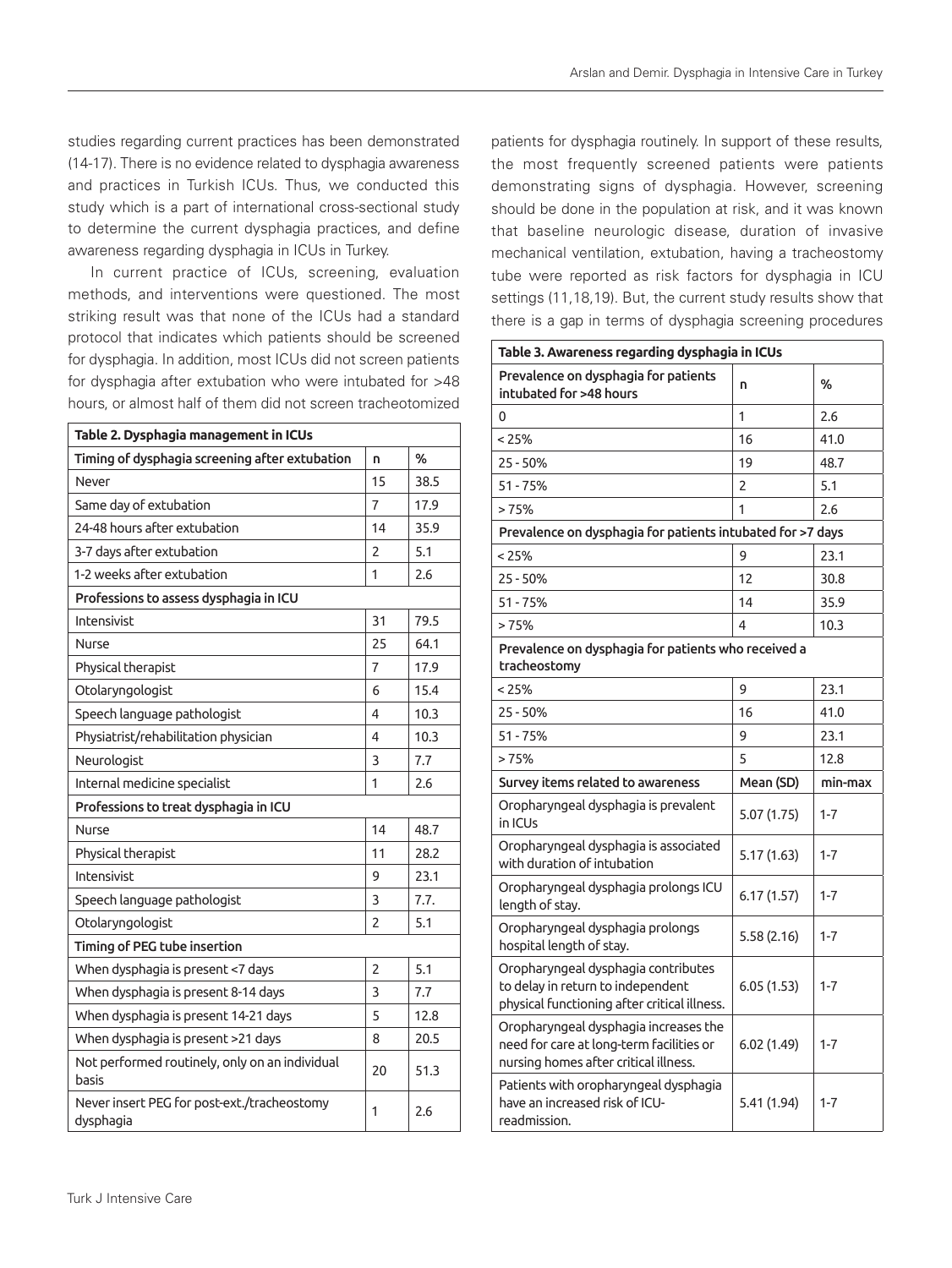in ICUs in Turkey which is bigger than other countries conducted similar studies (15-17). Therefore, a standard dysphagia screening protocol needs to be developed for who will be evaluated, when and how in Turkish ICU services.

Cough reflex testing and water swallow test was the most mentioned methods to confirm the presence of dysphagia in ICUs in Turkey. Water swallow test was also reported as a routinely used screening method in ICUs in literature (15-17,20,21). Besides its frequent use, it should be noted that the accuracy of this screening protocol is low compared instrumental swallowing evaluation methods (22). Oral hygiene, postural adjustments, using occupationaltherapy tools, dietary texture modifications, and delay feeding and retry the next day were reported to be used to prevent aspiration or aspiration pneumonia. In addition, swallowing exercises/maneuvers, muscle strengthening exercises without swallowing and respiratory exercises were the most mentioned methods to treat dysphagia in ICU. According to these results, it was understood that ICUs have attempts to prevent aspiration and treat dysphagia, and the methods used were generally similar to practices in other countries (15-17,23).

Intubation and having tracheostomy tube could be considered as risk factors for dysphagia in ICU according to our results. The frequency of dysphagia was found to be increase as the intubation time increases. Dysphagia following intubation for >48 hours mostly ranges between 25% to 50%, and the prevalence increases between 25% to 75% in case of intubation for > 7 days. Our study results are compatible with the current literature that dysphagia is common after endotracheal intubation (24), and prolonged intubation causes highest dysphagia frequencies (10). In addition, dysphagia is frequently seen in patients with tracheostomy in ICU settings (25). Therefore, it could be suggested that dysphagia should be considered in patients with endotracheal intubation and tracheostomy tube, and dysphagia screening should be performed to define swallowing related problems in early period and plan appropriate management programs. ESPEN guideline on clinical nutrition in ICUs also recommends swallowing

evaluation in these patients to prevent complications related to oral feeding (26).

Dysphagia awareness among ICUs in Turkey was found to be generally well above the average. Complementary to dysphagia awareness in ICUs, and despite their clinical practice, it was reported that there is a need for standard protocol for dysphagia screening and routine screening of all patients admitted >48 hours in the ICU before discharge, and all patients requiring >48 hours of intubation. This is a promising finding of this study, and thereby standardized protocol for dysphagia management from screening to treatment and rehabilitation should be established.

### **CONCLUSION**

In conclusion, the current study demonstrates the current status, awareness and perceived best practices regarding dysphagia in ICUs in Turkey. The current dysphagia practice in ICUs needs to be improved, but hopefully the awareness regarding dysphagia is quite high and participants are also aware of the need to improve their practice. Therefore, ICUs in Turkey need to be trained in terms of dysphagia, and a standardized management protocol should be established.

Acknowledgments: We would like to thank the participants who consented and participated in this study.

#### **Ethics**

Ethics Committee Approval: The Ethics Commission of the Hacettepe University approved the study protocol (approval number: 35853172/431-318).

Informed Consent: Consent was obtained from the participants.

Peer-review: Externally peer-reviewed.

#### Authorship Contributions

Concept: S.S.A., N.D., Design: S.S.A., N.D., Data Collection and Process: S.S.A., N.D., Analysis or Interpretation: S.S.A., N.D., Literature Search: S.S.A., Writing: S.S.A.

**Conflict of Interest:** No conflict of interest was declared by the authors.

Financial Disclosure: The authors declared that this study received no financial support.